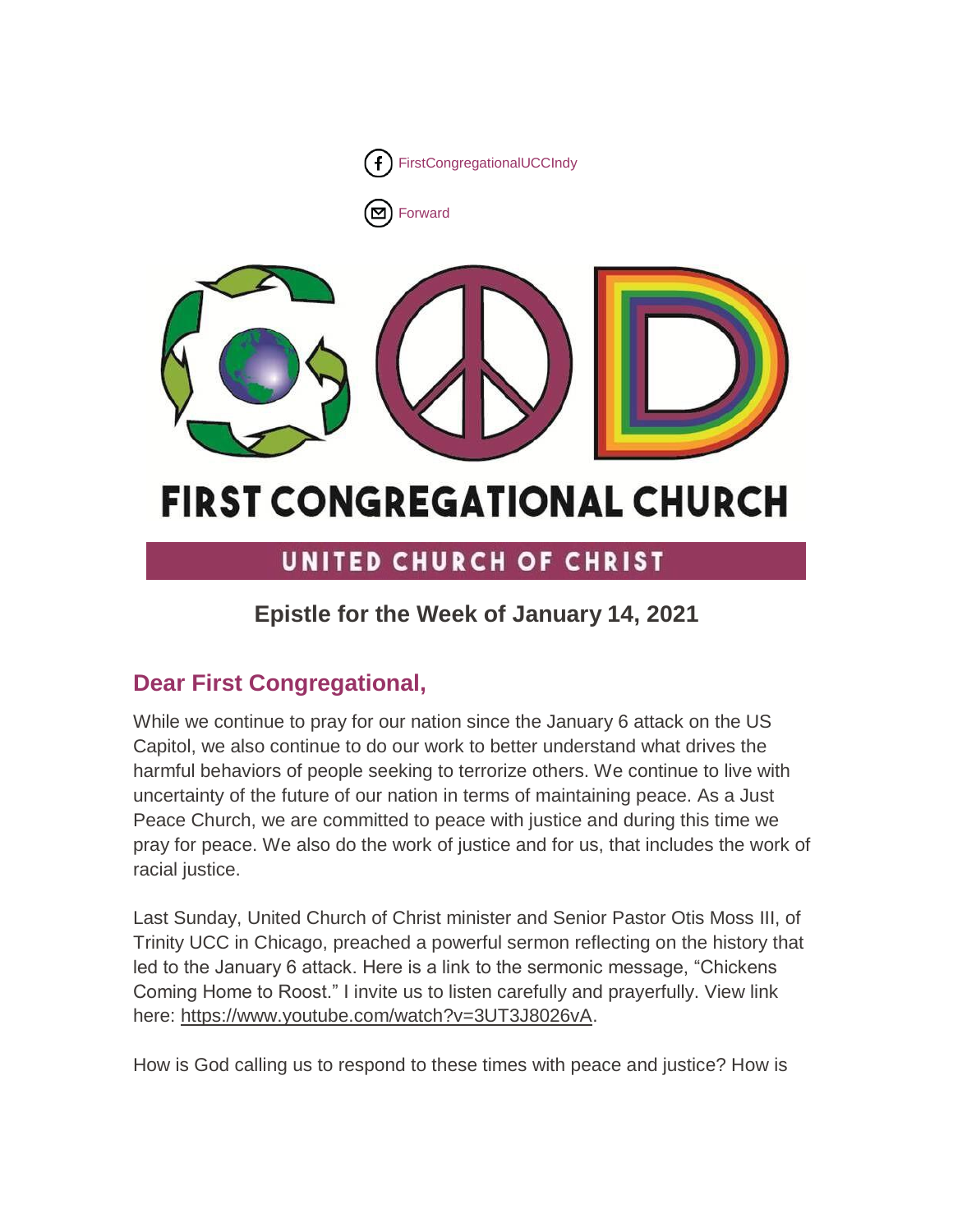God calling us to withess to and share God's love?

Blessings, Pastor Sarah

# **THIS SUNDAY**

#### **Sunday Adult Education, 9:30 a.m. (Zoom)**

**January 17:** Part 2 of "If It Weren't for the Women: Women's Leadership in Social Justice."

**Sunday Worship, 11AM (YouTube, FaceBook, Dial In) Scripture:** Psalm 139:1-18 **Sermon:** "Held in God's Hands"

#### **Coffee Hour via Zoom, immediately after worship**

#### **Thank You for Your Support of First Congregational UCC**

Please continue supporting the mission and ministries of your local church by mailing a check to the church or through online donations at <http://www.fcindy.org/online-giving/>

# **THIS WEEK AT FC**

#### **How to Access our Zoom Gatherings**

[https://us04web.zoom.us/j/9264494206?pwd=dmtWbWE5UXRBTk5pcHZlYlB0aEF](https://us04web.zoom.us/j/9264494206?pwd=dmtWbWE5UXRBTk5pcHZlYlB0aEFVUT09) [VUT09](https://us04web.zoom.us/j/9264494206?pwd=dmtWbWE5UXRBTk5pcHZlYlB0aEFVUT09) Meeting ID: 926 449 4206 Password: 7171 If you click on the URL, you should not need to enter in the Meeting ID and Password. To dial in by phone: +1 312 626 6799, Meeting ID 926 449 4206, Password 7171.

## **TODAY!**

- **Men's Lunch, 1:00 p.m. -** Please contact Randy Walker at (317) 796-2081 or aa28977rwalker@gmail.com for more information.
- **Spiritual Support Group, 5:00 p.m. -** This group openly invites anyone seeking spiritual care concerning well being. Contact Pat Larracey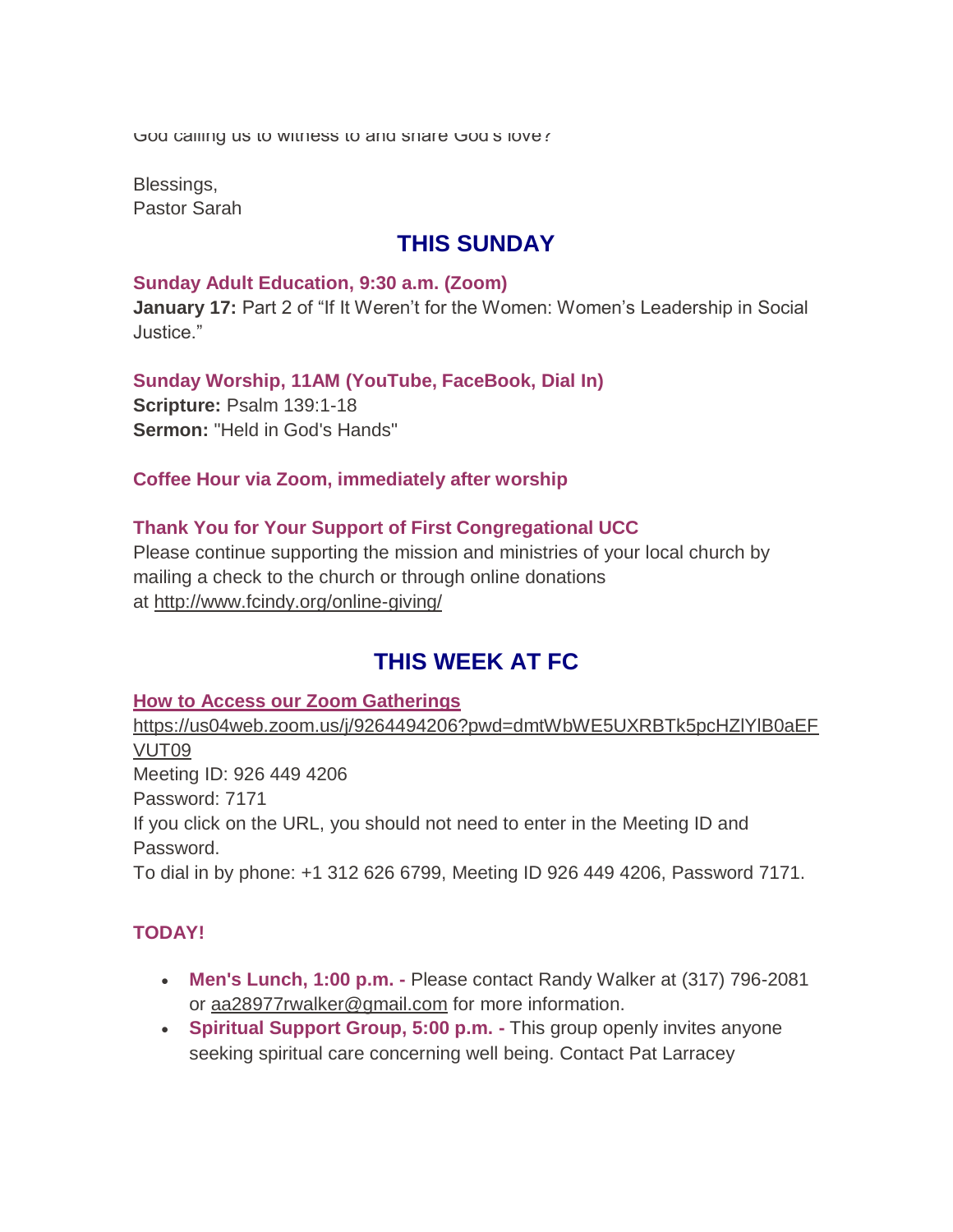at plainandrancy repowdit.net, or 317-625-6801, or Pastor Sarah at [pastorsarah@fcindy.org,](mailto:pastorsarah@fcindy.org) or 386-478-9012.

#### **Annual Reports Due TOMORROW**

If you haven't already turned in your Annual Report, please email it to Shannon at shannon@fcindy.org by tomorrow.

#### **Monthly Neighborhood Walk – Saturday, 1/16, 11:00AM**

On Saturday, 1/16, we'll meet at FC at 11 am and head off for a walk and a time to catch up with one another. Please wear a mask, and dress appropriately for the weather. Contact Wendy Baldwin at [wendy.baldwin@rci.com](mailto:wendy.baldwin@rci.com) or (317) 319-0806 for more information.

#### **Zoom Vespers on Tuesdays from 7:00 - 7:30 p.m.**

Join us on Zoom for a time of togetherness, Scripture, and sharing of joys and concerns.

**Soul Care with Pastor Sarah via Zoom-** Join us after Zoom Vespers on **Tuesdays at 7:30p.m.** Simply stick around after vespers for a time to check-in and to pray together.

#### **Wellness Wednesday, January 20th at 10:30 a.m. (Zoom)**

On Wednesday, January  $20<sup>th</sup>$ , you are invited to participate in nurturing wellness through entering the Heart of Winter. This zoom meeting will be recorded and posted on the FC Facebook page and website.

#### **Did you miss last Sunday's Buzz on Outreach & Advocacy?**

Click **[HERE](https://mcusercontent.com/7a2e4c501545b6d78729a64a1/files/ce096b43-2e61-41aa-be79-444568a3767d/PPT_New_Vision_for_Outreach_Advocacy_1_10_21.pptx)** [t](https://mcusercontent.com/7a2e4c501545b6d78729a64a1/files/ce096b43-2e61-41aa-be79-444568a3767d/PPT_New_Vision_for_Outreach_Advocacy_1_10_21.pptx)o view the power point presentation.

#### **Serving on a Board in 2021**

Would you be willing to serve on one of our boards in 2021? Most of the ministries of our church are planned and managed by our 5 boards. This is a great way to get involved, and make a difference in people's lives. For the time being, board meetings are being held virtually via Zoom. We currently have openings on the following boards:

• Board of Trustees: This board is primarily responsible for the assets of the church.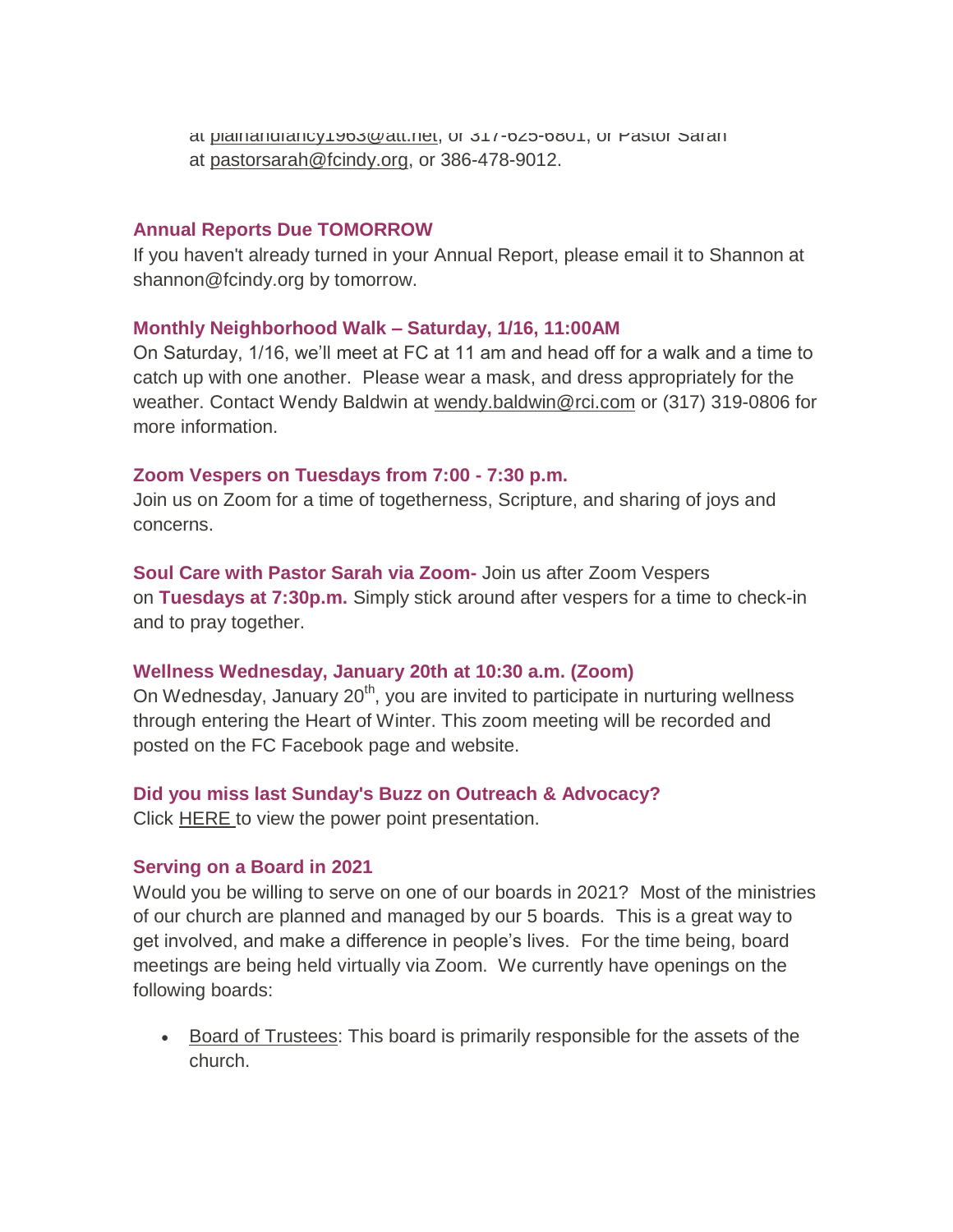- **BOARD OF WITHESS & WEIGOTHE:** This board is primarily responsible for delivering our message to those outside the church family.
- Board of Worship & Faith: This board is primarily responsible for our worship and faith development programs.

We are also seeking to fill the Vice Moderator position. This position assists the Moderator, and is in line for being Moderator in 2022.

If you have an interest in participating, or would like more information, please contact Wendy Baldwin by 1/17.

# **COMING UP**

## *NEW* **– Game Night, Friday, January 22, 7 pm**

Looking for some fun time? Join us on Zoom to play some games together and share some fellowship with one another. Questions? Contact Wendy Baldwin.

## **Annual Meeting, January 31st (Reports Due by TOMORROW)**

I hope everyone remembers that the Annual Meeting is on Sunday, January 31, at 1:00PM on Zoom. And I also hope everyone remembers how IMPORTANT this meeting is. We'll catch up on how we've "been the church" in 2020 (and yes, we've actually done a lot!), along with how we'll "be the church" in 2021. Please add your voice to our decision-making as we step into this new year as a vibrant community of faith. (Shannon needs to have all board and team reports by tomorrow.) - Alice Rutherford, Moderator

# **Racial Justice Team - Time to start our new book (or watch the movie)**

We have chosen the Young Adult novel **"The Hate You Give" by Angie Smith** as our next book. The book is available widely at the library. It has also been made into a movie, available at Amazon Prime and other outlets. We will have one discussion about it in a **buzz on February 7**. As a movie reviewer for Time Magazine said "The best way to understand what other people's lives are like is to listen, and to see."

For you who are fans of study/discussion guides, check out this one produced by Kansas State University at this link:

[https://krex.k-state.edu/dspace/bitstream/handle/2097/39158/guide-](https://krex.k-state.edu/dspace/bitstream/handle/2097/39158/guide-2018.pdf?sequence=1&isAllowed=y)

[2018.pdf?sequence=1&isAllowed=y](https://krex.k-state.edu/dspace/bitstream/handle/2097/39158/guide-2018.pdf?sequence=1&isAllowed=y)

It is very thorough, including classroom recommendations, and includes chapter summaries at the end.

Thank you, the Racial Justice Team: Pastor Sarah, Carol, Cassidy, Alice, Karen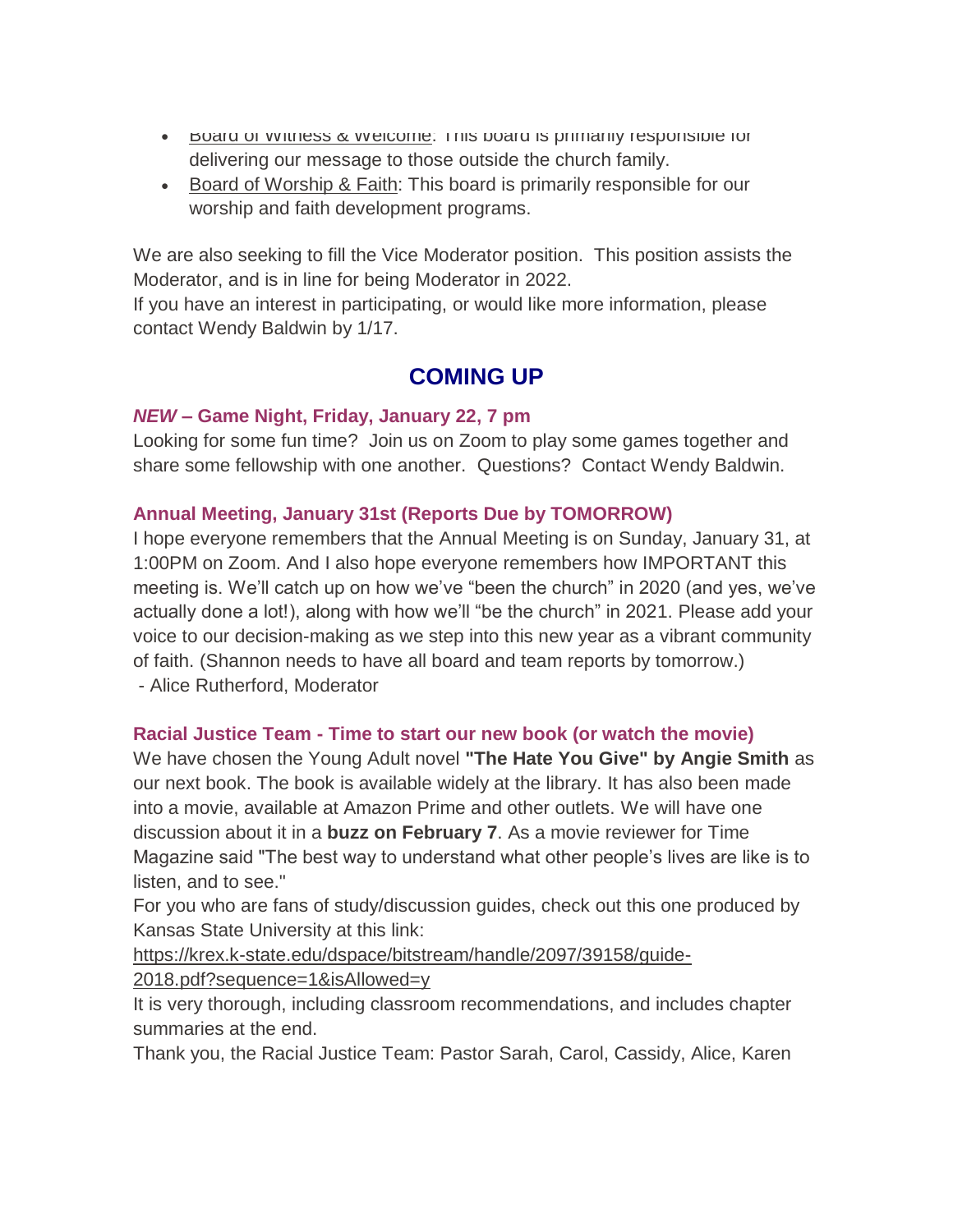**Please click** [HERE](https://mcusercontent.com/7a2e4c501545b6d78729a64a1/files/5d6c1642-d4df-452d-8ead-028d2af0d818/January_Colony_2021.01.pdf) **to view the January Colony with more information and events happening this month!**

# **CONNECTION & SUPPORT**

**FC Facebook page** (click **[here](https://www.facebook.com/FirstCongregationalUCCIndy/)**)

"**First Congregational Indy Fellowship**" group on Facebook (click **[here](https://www.facebook.com/groups/521333455186422/)**).

## **Pastoral Care**

Pastor Sarah may be reached at (386) 478-9012 or [pastorsarah@fcindy.](mailto:pastorsarah@fcindy.org)

## **Pastor Sarah's Sabbath Days: Mondays & Saturdays**

The congregation covenant with Pastor Sarah to provide 2 days per week for personal rest and family renewal. On Mondays and Saturdays, Pastor Sarah is not available unless it is a pastoral emergency. Thank you for honoring this sacred gift of Sabbath time for our Pastor and her family.

# **Additional Church Support Contacts**

Pastor Carol [\(casowle@gmail.com\)](mailto:casowle@gmail.com) Office Administrator, Shannon [\(shannon@fcindy.org\)](mailto:shannon@fcindy.org) Moderator, Alice Rutherford [\(alice@caloosaspirit.net\)](mailto:alice@caloosaspirit.net) Vice Moderator, Larry Eckel [\(lspeckel@comcast.net\)](mailto:lspeckel@comcast.net)

## **Mental Health Support:**

- **Substance Abuse and Mental Health Services Administration's Disaster Distress Helpline:** 1-800-985-5990, or text "TalkWithUs" to 66746.
- **National Suicide Prevention Hotline**: 1-800-273-TALK (8255) (press 1 for veterans, 2 for Spanish)
- **National Alliance on Mental Illness (NAMI)** Information HelpLine provides information and referral services. 1-800-950-NAMI (6264) and [www.nami.org.](http://www.nami.org/)
- **The Trevor Project hotline** offers support for LGBTQIA+ youth and families struggling with mental health challenges at 1-866-4-U-TREVOR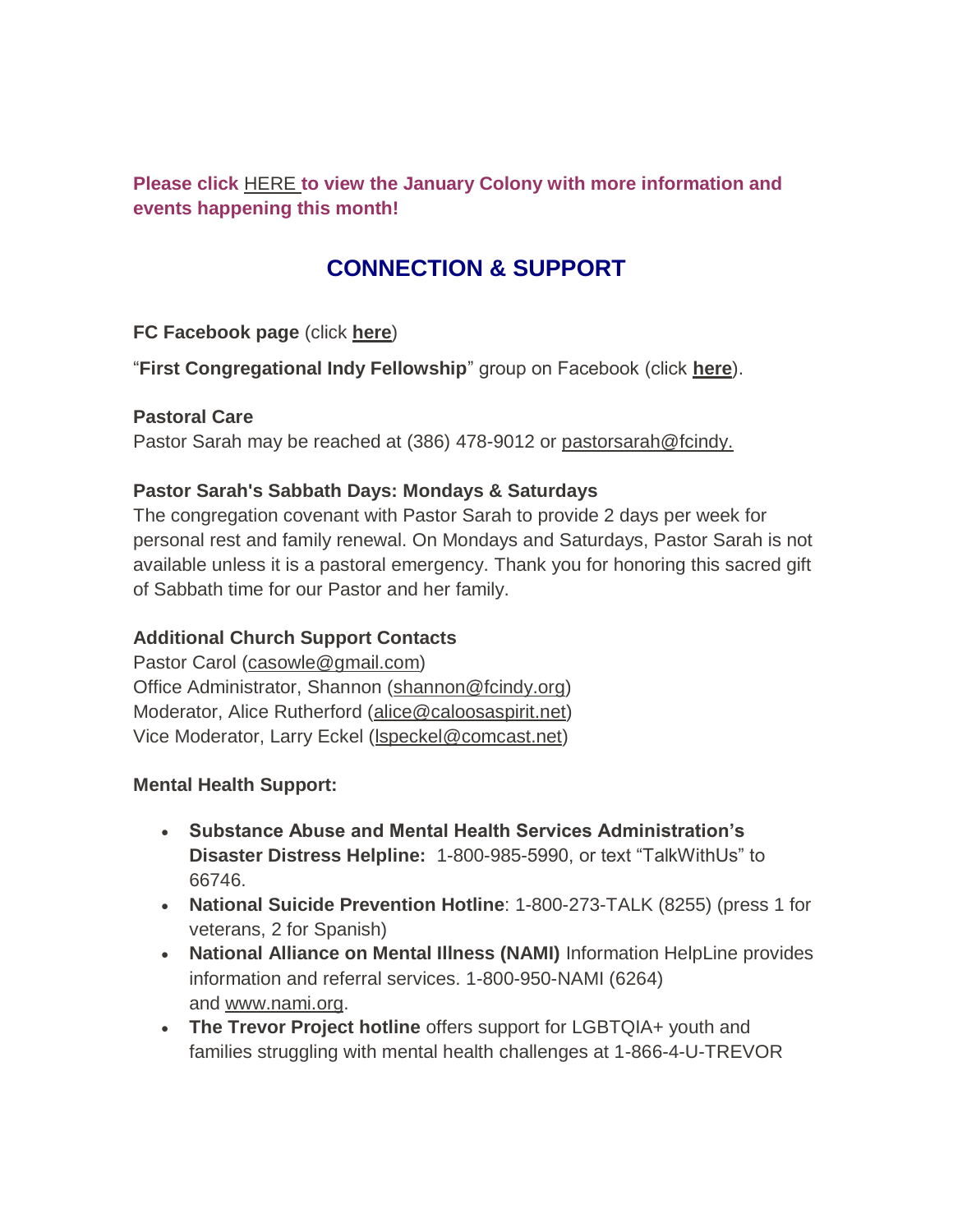(488-7386) and [www.theTrevorProject.org](http://www.thetrevorproject.org/)

**FC Emergency Fund -** The FC Emergency Fund is available to support financial needs for any of our church family who find themselves in need. To request funds for you or your family, please contact Pastor Sarah by email [pastorsarah@fcindy.org](mailto:pastorsarah@fcindy.org) or cell (386) 478-9012.

## **FC Covid Protocols:**

Effective immediately, the church building is closed to in-person church gatherings until the following parameters are reached, based on guidance from Dr Virginia Caine, Marion County Public Health Director:

*A 7-day average of 5% (or less) positivity among unique individuals tested for a two-week period, and new cases per day at 35 or under in Marion County, per the metrics shown on [www.coronavirus.in.gov](http://www.coronavirus.in.gov/) .* 

At that time, the Council will decide reopening measures.

# **THIS WEEK AT FIRST CONGREGATIONAL**

## **3 Ways to Connect for Worship**

## *YOUTUBE*

<https://www.youtube.com/channel/UCWV9wqAvPiUKSkEbjaV6Zpw>

- YouTube Live broadcasts at 11am..
- Use this option for live interacting and messaging. You must have or create a user account and be logged in to message live.

# *FACE BOOK*

[https://www.facebook.com/pg/FirstCongregationalUCCIndy/posts/?ref=page\\_int](https://www.facebook.com/pg/FirstCongregationalUCCIndy/posts/?ref=page_internal) [ernal](https://www.facebook.com/pg/FirstCongregationalUCCIndy/posts/?ref=page_internal)

- The video will be posted at 11am.
- **This is for viewing only. For live interacting and commenting, please use the** YouTube option.

# *DIAL-IN*

Dial **317-204-3862**